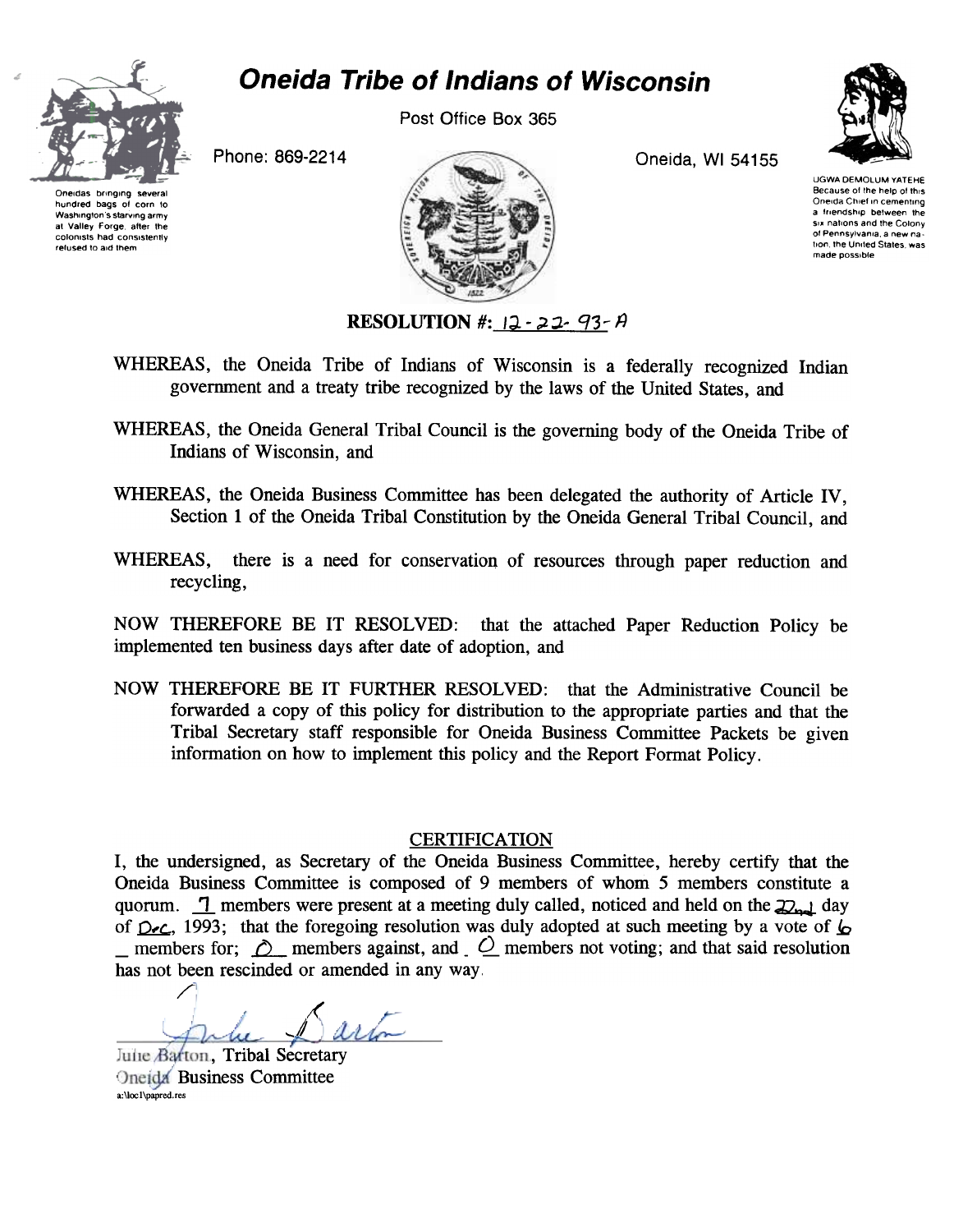## PAPER REDUCTION POLICY

Article I. Purpose and Policy

§ 1-1. The Oneida Business Committee recognizes that the action of running a business and a government means that a great deal of paper will be generated. However, it is the policy of the Oneida Nation of Wisconsin to reduce the amount of paper being used to benefit the next seven generations through recycling, reduction, and environmental awareness.

§1-2. The purpose of this policy is to advocate reduction of paper, recycling of paper, and better paper use management.

Article II. Definitions

§2-1. The following definitions shall be used in this Policy:

(a) Back-up. This means any document that describes an object, company, person, or action being taken. It would also include any listing of alternative methods not taken, bids, and descriptions of a consultant's qualifications.

(b) Oneida Business Committee Packet. This means the set of documents received by the Oneida Business Committee at any regular or special meeting.

(c) Minority Owned Business. This includes Native American, and other racial minorities, including females. A business is minority owned if fifty-one percent  $(51\%)$ or more of the business is owned by a minority.

§2-2. Summaries. All action requested which will have only one back-up submitted shall have the following summary attached. Only those applicable sections listed below should be included in the summary. All people submitting reports are encouraged to be as brief as possible.

(a) Description of Product, Consultant, Action, New Employee. This should describe what is going to happen if approved by the Oneida Business Committee.

(b) Description of bids obtained. This should describe what bids or alternative sources were looked at in order to obtain the suggested price. If lower bids were not used, the party should explain why that bid or alternative was not used. This should also be utilized to describe what sources of Minority Owned Businesses were looked at in the bid process.

(c) Description of Need. This should describe why action is needed. It should include a description of how a new employee fits into the current set-up, how a consultant will enable a program or enterprise to work more efficiently, how a capital expenditure on products will help the program or enterprise to work more efficiently.

Article III. Government

§3-1. General Rule.

(a) It is the general rule that if the document is to be merely a back-up to an action that the party wishes the Oneida Business Committee to take action on, only one copy should be submitted for the Oneida Tribal Secretary files.

(b) If documentation is being submitted as back-up, then a short summary of the actions taken should be submitted for the Oneida Business Committee Packet.

(c) All documents should be submitted using both the front and back of the paper.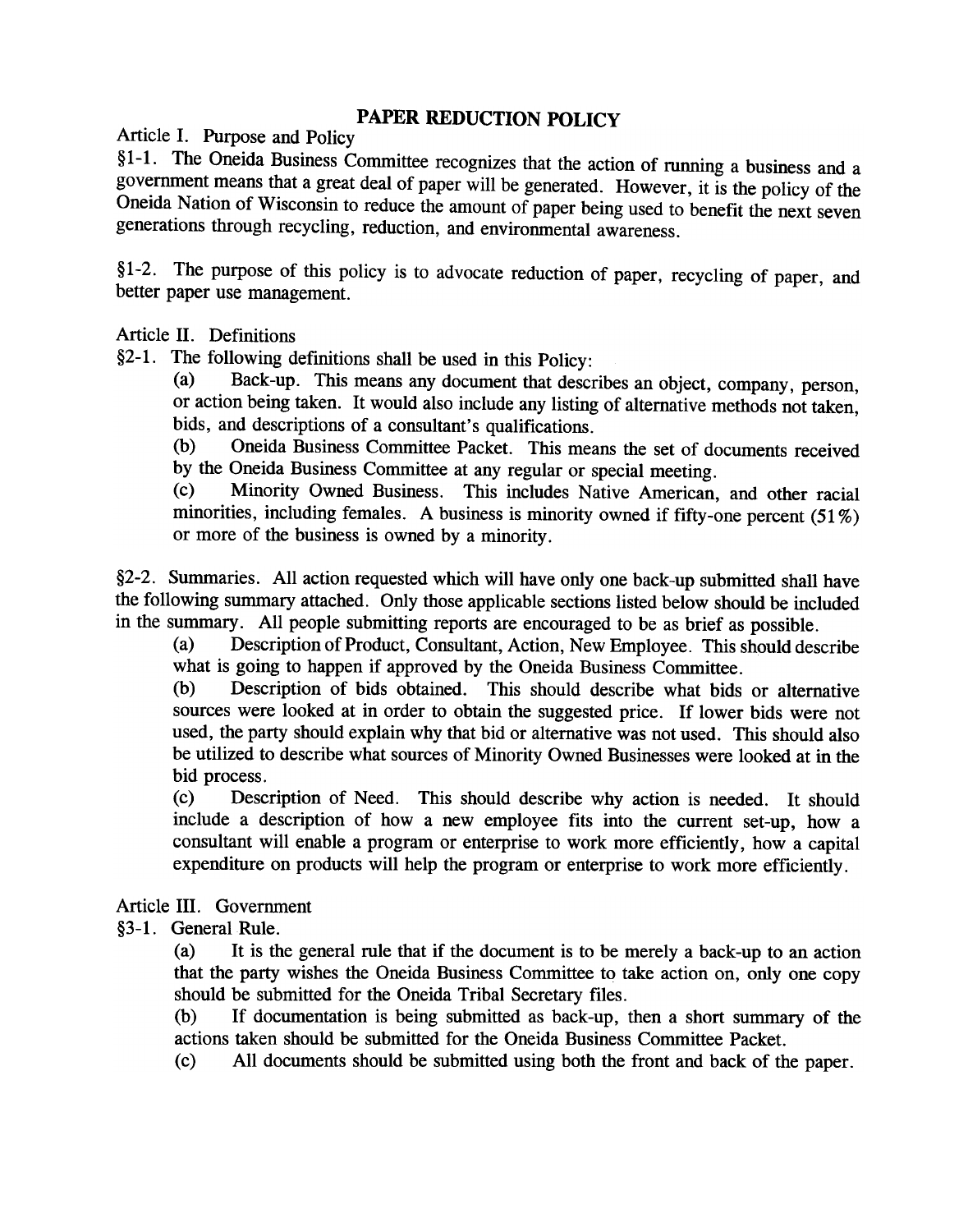§3-2. Recycling shall be implemented and containers made available at all convenient locations. Where necessary for confidentiality, shredding should be made available at a convenient location.

#### Article IV. Enterprises and Programs

§4-1. General Rule. All Enterprises and Programs are encouraged to reduce paper usage and waste as quickly as possible. File management should be utilized to lessen duplication of documents that are not used within the normal operating day.

§4-2. Enterprises and Programs are encouraged to obtain electronic mailing systems and other automated task systems which are compatible with existing computers and software.

§4-3. Recycling shall be implemented and containers made available at all convenient locations. When necessary for confidentiality, shredding should be made available at a convenient location.